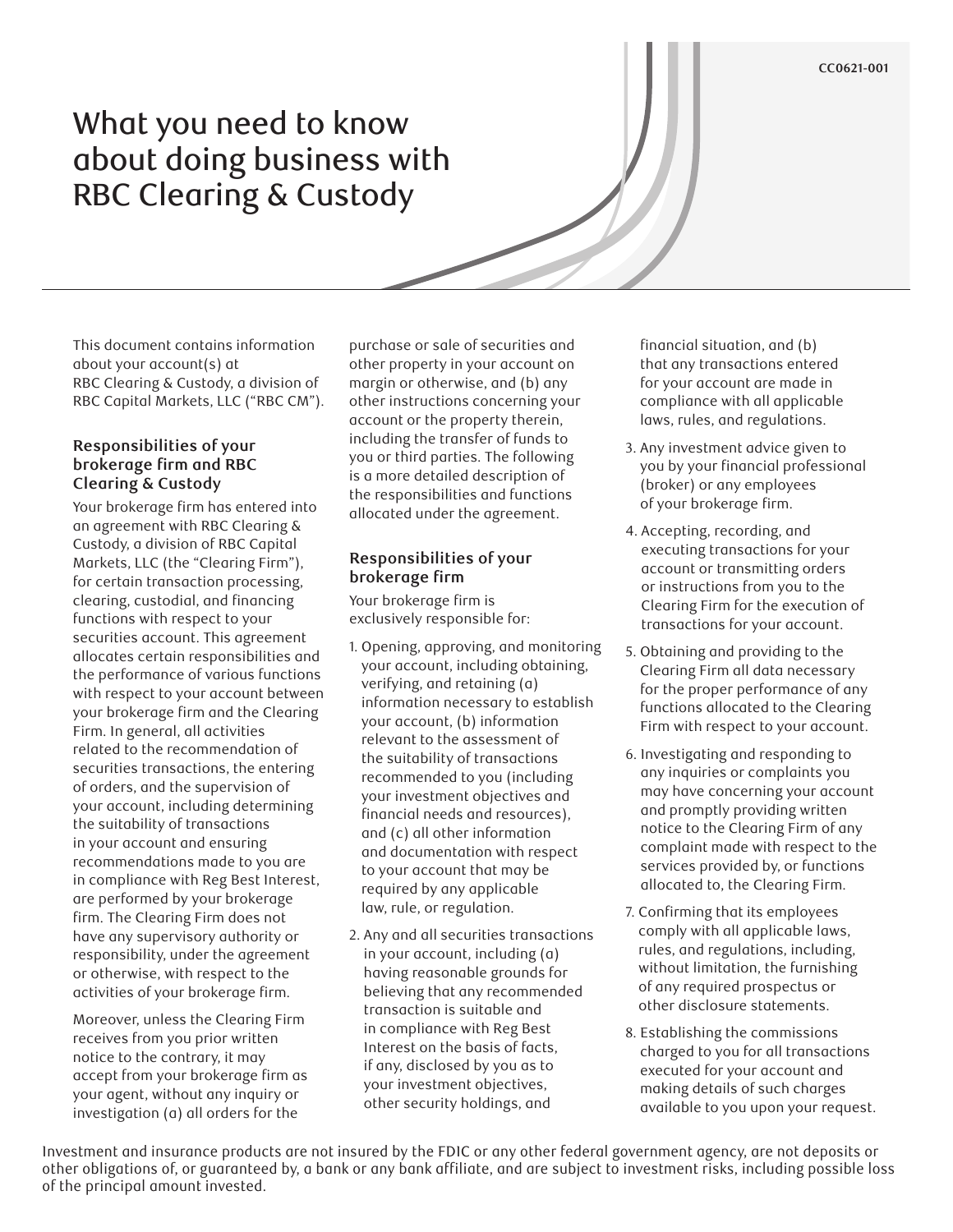9. Complying with all applicable laws, rules, regulations and restrictions regarding receipt of securities or funds.

## **Responsibilities of the Clearing Firm**

The Clearing Firm is responsible for:

- 1. Establishing and carrying an account for you based on information provided by your brokerage firm. Please note you may be responsible for certain fees and/or service charges related to the account carried by the Clearing Firm. Your brokerage firm can answer any questions concerning these fees.
- 2. Settling and clearing securities transactions in your account in accordance with your brokerage firm's instructions. Unless the Clearing Firm receives from you prior written notice to the contrary, the Clearing Firm relies on instructions and orders received from your brokerage firm, as your agent, as being authorized by you, suitable and in your best interest (if required by law). Furthermore, the Clearing Firm makes no independent inquiry as to your authorization, best interest or the suitability of any transaction in your account.
- 3. Executing securities transactions for your account if requested by and in accordance with instructions received from your brokerage firm. The Clearing Firm will not execute any order received directly from you. If your brokerage firm gives specific instructions with respect to the routing of your orders, the Clearing Firm will follow those instructions. If your brokerage firm does not give specific instructions with respect to the routing of your orders, the Clearing Firm may execute the order itself, execute the order with another brokerage firm that is a market maker, or execute the order through a primary or regional securities exchange.
- 4. Preparing and transmitting, or supplying your brokerage firm with the information necessary to prepare and transmit, confirmations of securities transactions for your account. Please note that your account may be subject to an annual fee if it is inactive. (Your brokerage firm can provide you with a definition of an inactive account.)
- 5. Preparing monthly or periodic statements of your account and transmitting such statements to you at the address provided by your brokerage firm or electronically, if you have so elected.
- 6. Preparing and maintaining such books and records as required for a broker-dealer performing the functions of a clearing broker pursuant to the agreement between your brokerage firm and the Clearing Firm and pursuant to all applicable laws, rules, and regulations.
- 7. Receiving, delivering, holding, and disbursing funds and securities for your account, including paying or collecting any interest or dividends and processing any exchange or tender offers, redemptions, conversions, and the exercise of any options or rights with respect to securities, in each case in accordance with instructions received from your brokerage firm. Please note that a fee may be charged for the delivery of physical certificates to you from your account.
- 8. Extending credit to you for the purchase or sale of securities in your account in accordance with the margin agreement between you and the Clearing Firm and in accordance with all applicable laws, rules, and regulations.
- 9. Safeguarding funds and securities in your account while such funds and securities are in the possession of the Clearing Firm.

10. Processing any instructions received regarding transfer of your account to another brokerage firm. Please note that fees may apply for such account transfer services.

Please note that you are directly responsible to the Clearing Firm, as carrying broker of your account, for the payment of all securities purchased in and the delivery of all securities sold for your account by or upon order of your brokerage firm.

We are pleased to provide these services to your brokerage firm with respect to your account. Please direct any questions you may have to your financial professional about the functions allocated between your brokerage firm and the Clearing Firm. If, however, you have questions concerning those areas for which the Clearing Firm is responsible that your financial professional cannot answer, please feel free to contact RBC Clearing & Custody at (612) 371-7830.

# Extended hours trading risk disclosure

If your introducing broker-dealer offers pre- and post-market trading, please note the risks below.

Under extended hours trading, RBC CM clients may have the ability to trade stocks either before or after regular market hours, which are 9:30 a.m.–4 p.m. Eastern. This option provides our retail clients with greater opportunities to trade securities and manage their portfolios. Participating in extended hours trading entails several material risks, which may include the following:

## **Risk of lower liquidity**

Liquidity refers to the ability of market participants to buy and sell securities. Generally, the more orders that are available in a market, the greater the liquidity. Liquidity is important because with greater liquidity it is easier for investors to buy or sell securities, and as a result, investors are more likely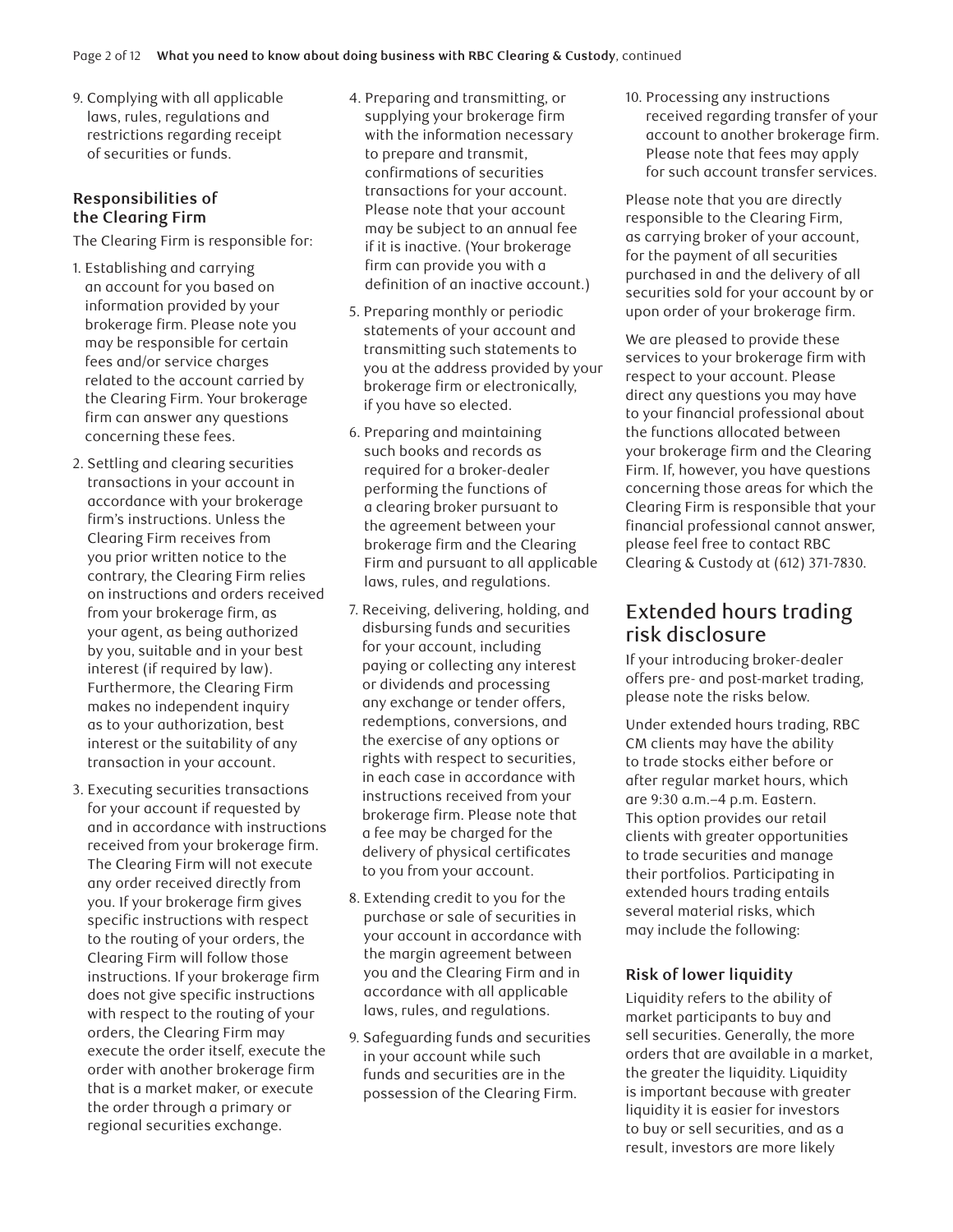to pay or receive a competitive price for securities purchased or sold. There may be lower liquidity in extended hours trading as compared to regular market hours. As a result, your order may only be partially executed, or not at all.

## **Risk of higher volatility**

Volatility refers to the changes in price that securities undergo when trading. Generally, the higher the volatility of a security, the greater its price swings. There may be greater volatility in extended hours trading than in regular market hours. As a result, your order may only be partially executed, or not at all, or you may receive a price in extended hours trading that is inferior to the price you would receive during regular market hours.

## **Risk of changing prices**

The prices of securities traded in extended hours trading may not reflect the prices either at the end of regular market hours, or upon the opening the next morning. As a result, you may receive a price in extended hours trading that is inferior to the price you would receive during regular market hours.

# **Risk of unlinked markets**

Depending on the extended hours trading system or the time of day, the prices displayed on a particular extended hours trading system may not reflect the prices in other concurrently operating extended hours trading systems dealing in the same securities. Accordingly, you may receive a price in one extended hours trading system that is inferior to the price you would receive in another extended hours trading system.

## **Risk of news announcements**

Normally, issuers make news announcements that may affect the price of their securities after regular market hours. Similarly, important financial information is frequently announced outside of regular market hours. In extended hours trading, these announcements may occur during trading, and if combined with lower liquidity and higher volatility, may have an exaggerated and unsustainable effect on the price of a security.

## **Risk of wider spreads**

The spread refers to the difference in price between what you can buy a security for and what you can sell it for. Lower liquidity and higher volatility in extended hours trading may result in wider than normal spreads for a particular security.

#### **Risk of lack of calculation or dissemination of underlying index value or intraday indicative value**

For certain derivative securities, an updated underlying index value or intraday indicative value may not be calculated or publicly disseminated in extended trading hours. Since the underlying index value and intraday indicative value are not calculated or widely disseminated during extended hours trading, an investor who is unable to calculate implied values for certain derivative securities in those trading sessions may be at a disadvantage to market professionals.

# Statement of financial condition

RBC CM provides a report to customers semiannually on the firm's financial condition.

As a broker-dealer, RBC CM is subject to rules for maintaining sufficient net capital as set forth by three regulatory bodies: the U.S. Securities and Exchange Commission ("SEC"), the Financial Industry Regulatory Authority ("FINRA"), and the U.S. Commodity Futures Trading Commission ("CFTC"). The rules are designed to measure the general financial integrity and liquidity of a broker-dealer and define the minimum net capital deemed necessary to meet the broker-dealer's continuing commitment to customers

- The SEC's Uniform Net Capital Rule, Rule 15c3-1 (the "Rule"), sets a minimum net capital requirement that is determined based on the type of activity a broker-dealer conducts. In RBC CM's case, the minimum net capital requirement is \$1.5 million. However, the Rule also requires that the minimum capital requirement be compared to additional capital requirement tests that can either be computed using the Rule's "Basic Method" or the "Alternative Method." RBC Clearing & Custody has elected to use the Alternative Method. Therefore, RBC CM's net capital requirement will be the greater of the result of the Alternative Method calculation or the minimum requirement of \$1.5 million.
- FINRA's net capital requirements may require a member organization to reduce its business if net capital is less than 4% of aggregate debit items. It may also prohibit a member firm from expanding its business and declaring cash dividends if its regulatory net capital is less than 5% of aggregate debit items.
- The CFTC's Regulation 1.17 requires that RBC CM maintain net capital equal to 8% of the total risk margin requirement for positions carried in customer accounts and 8% of the total risk margin requirement for positions carried in noncustomer accounts, as defined.

Failure to maintain the required net capital may subject a firm to suspension or expulsion by the SEC, FINRA, and other regulatory bodies, and may ultimately require its liquidation.

RBC CM has at all times maintained its net capital above SEC, FINRA, and CFTC required levels. On April 30, 2021, RBC CM had net capital of \$3.160 billion, which was \$2.793 billion in excess of the required minimum net capital. Copies of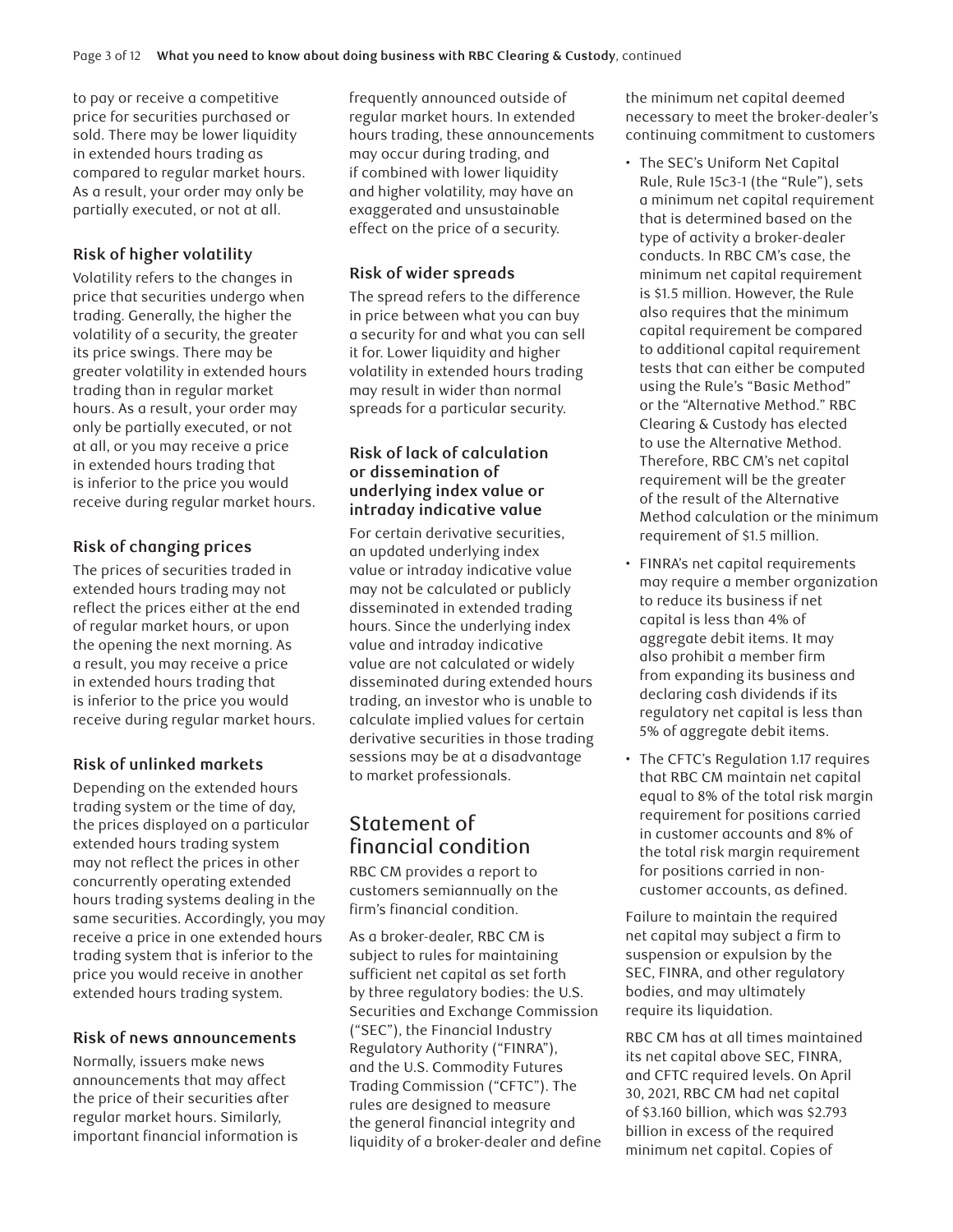RBC CM's Statement of Financial Condition and footnotes as of April 30, 2021, may be obtained without charge by visiting our website at https://www.rbcwealthmanagement. com/us/en/ or by contacting RBC CM toll-free at (800) 933-9946.

# Tax matters

- RBC Clearing & Custody is not a tax advisor. All decisions regarding the tax implications of your accounts and any transactions or investments entered into in relation to such account(s) should be made in consultation with your independent tax advisor.
- During the term of this account, RBC Clearing & Custody may from time to time provide clients with information regarding account transactions that is subject to terms of confidentiality and/or non-disclosure. Notwithstanding, anything to the contrary set forth in such documentation or in any other agreement to which the parties hereto are parties, or by which they are bound, the obligations of confidentiality contained therein, as they relate to the transactions contemplated thereby, shall not apply to the tax structure or tax treatment of the transactions. Each party hereto (and any employee, representative, or agent of any party hereto) may disclose to any and all persons, without limitation of any kind, the tax treatment and tax structure of the transactions contemplated hereby, and all materials of any kind (including opinions or other tax analyses), that are provided to such party relating to such tax treatment and tax structure.

# In case of errors or questions about your electronic transfer

If you discover errors or have questions about electronic transactions listed on your statement or receipt, please notify us at (800) 933-9946 or at the following address:

RBC Capital Markets, LLC Client Support Services 60 South Sixth Street P12 Minneapolis, MN 55402

We must hear from you no later than 60 days after you receive the first statement on which the problem or error appeared. When contacting us, please have the following information available:

- 1. Your name and account number.
- 2. A description of the error or the transaction for which you have questions. Please clearly explain why you believe it is an error or why you need more information.
- 3. The dollar amount of the suspected error.

If you inform us verbally of the errors, we will require that you send us your dispute or question in writing within 10 business days. If we do not receive it within 10 business days, we may not credit your account. We will acknowledge receipt of your dispute within 10 business days after we hear from you and will promptly correct any error. If we need more time, we may take up to 45 days (90 days if the transfer involves a foreign institution) to investigate your dispute or question. If we decide to investigate, we will credit your account within 10 business days for the amount you think is in error. This will allow you access to the

money during the time it takes us to complete our investigation. If we decide there was no error, we will reverse the credit previously given and send you a written explanation within three business days after we finish our investigation. You may ask for copies of the documents that we used in our investigation.

# Extreme market conditions disclosure

RBC CM endeavors to provide high levels of service to its clients even during events of extreme market conditions impacting trading of fixed income securities (e.g., a shortage of liquidity or divergent prices during periods of significant ratings changes, interest rate movements, or market-wide events). However, during such events, clients of RBC CM may experience interruptions in services and/or an increase in the average time required to execute a fixed income trade, including acceptance and execution of trade requests, pricing, price streaming, and/or market data dissemination. Also, obtaining fixed income securities prices that are fair, consistent, and reasonable may become more challenging during extreme market conditions.

Consistent with market practice, RBC CM may implement special order handling procedures to maintain a fair and orderly market and, thereby, protect both RBC CM and its clients from extraordinary market risk.

Please consult your financial professional should you have questions related to these types of events and their possible impact on fixed income trades.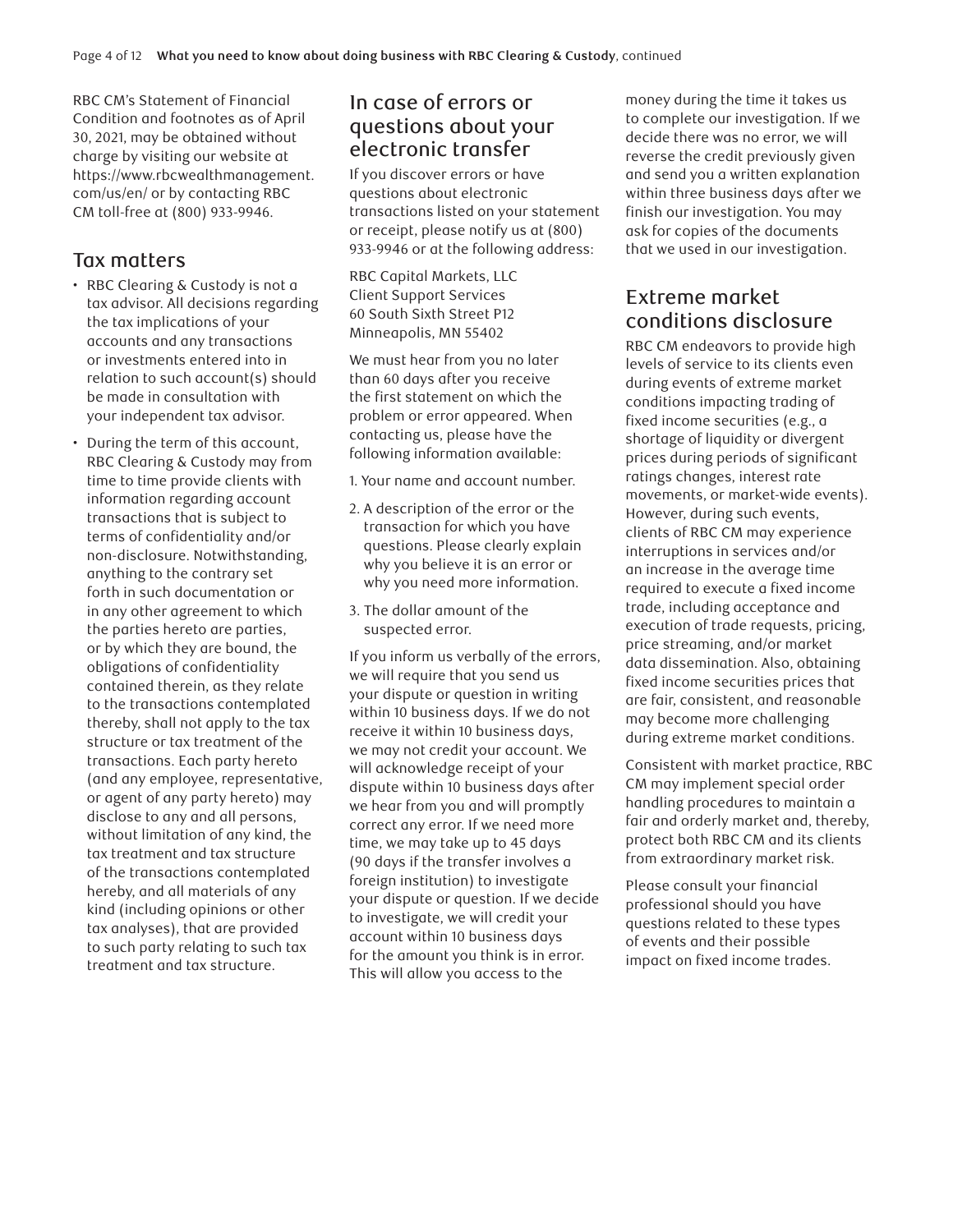# **Unrelated Business Taxable Income (UBTI) Filing Fee**

Effective as of the 2022 filing season for reporting income for the 2021 calendar year, RBC CM will charge you \$250 for filing Form 990-T with the IRS in order to report UBTI generated in your retirement accounts held at RBC CM.

UBTI is typically generated by investing in partnerships that pass through earnings to the retirement account as a limited partner, most commonly publicly traded partnerships, master limited partnerships, private equity partnerships, hedge fund partnerships and limited liability companies. This UBTI is reported on Form 990-T by RBC CM as the custodian of the retirement account, and is generally required whenever the total UBTI generated in your retirement accounts exceeds \$1,000. Please contact your financial professional with any questions about whether your investments in a retirement account may be generating UBTI.

## **Customers Agreement**

The Customers Agreement, Disclosure of Account Information section has been updated to include the following language.

#### **Treatment of Personal Information, Proxy Materials and Issuer Communications for Foreign Securities**

I acknowledge that, if my Account contains securities issued by a non-U.S. issuer, you are not obligated to distribute issuer communications to me unless you specifically agree to do so or if it is required by U.S. laws, rules, and regulations applicable to you. I consent to you sharing personal information about me to the extent it is required by applicable non-U.S. laws. Specifically, but without limitation, Directive (EU) 2017/828 and the related Commission Implementing Regulation (EU) 2018/36/EC and national laws implementing those requirements (together, "SRD II")

allows a company with a registered office in the European Union (each, a "European Company") which is admitted to trading on an European Union regulated market (each, an "EU Security") to request certain information about me from you including my name, address, electronic mail address (if available), and my holdings of the EU Security issued by such European Company. I consent to you disclosing such information about me in response to such a request from the issuer of that EU Security, regardless of whether or not I meet the ownership threshold applicable under SRD II. In so responding, you may respond directly to the applicable European Company or to intermediaries through which you receive such requests, in accordance with SRD II. You may provide such information even if I object to you providing information about me to companies whose securities you hold for my Account under SEC Rule 14B-1(c), if I object to other disclosure or use of my personal information as described in the Privacy Notice, or if I've objected to any such disclosure under other applicable laws, rules, or regulations.

I acknowledge that I must enroll in electronic delivery of account notices and disclosures to receive notice of any voluntary corporate action, proxy, or other election available to me as a holder of EU Securities. If I do not enroll in electronic delivery, I nominate you to receive such material on my behalf and you are not obligated to provide notice to me that you have received such material. I nominate you to receive all confirmations in connection with the exercise of my rights as a holder of EU Securities in my Account on my behalf and I acknowledge that you will provide such confirmations to me upon my request.

For the avoidance of doubt, you will have no liability to me for actions taken, or not taken, by you or your agents in good faith with the intention of complying with applicable non-U.S. laws affecting the securities you hold

for my Account, including, but not limited to, any provision of SRD II.

## **Changes to RBC Insured Deposits Terms and Conditions**

RBC CM is making important changes to the terms and conditions governing the RBC Insured Deposits Program (the "Program").

The actual FDIC Coverage for your Deposit Accounts in the Program (the "Total Program Coverage") may be less than the stated amounts due to the capacity or willingness of participating Program Banks to accept additional deposits. In such cases, the Total Program Coverage will be your Deposit Account balances eligible for FDIC insurance and any excess amounts will be treated as funds in excess of Total Program Coverage and invested as described in the existing terms and conditions. If additional FDIC coverage is later made available, RBC CM will attempt to rebalance the Deposit Accounts in order to reach the listed Total Program Coverage. Such rebalancing will include moving amounts out of the excess funds investment and into a Program Bank.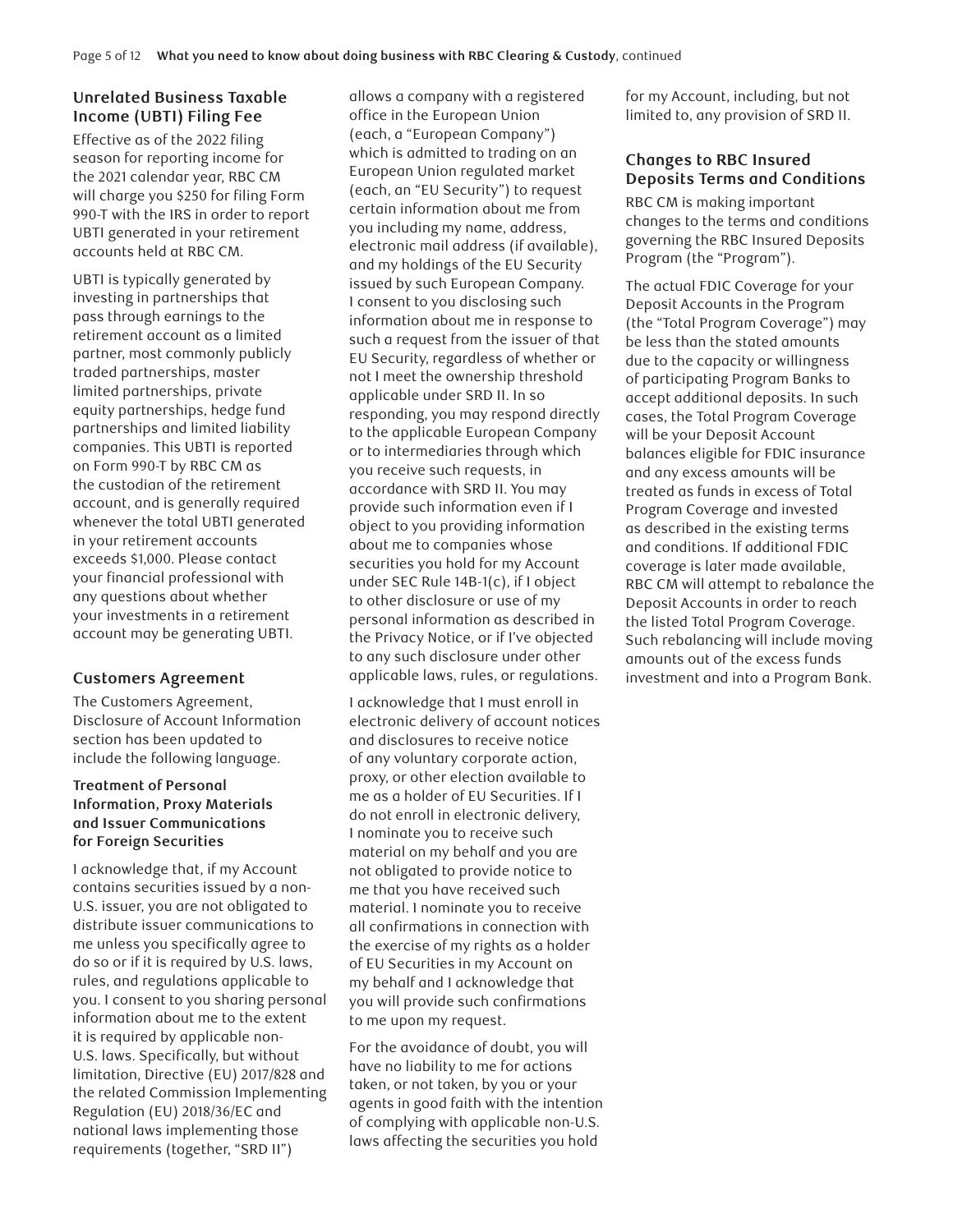| <b>FACTS</b>                                                                                                                                                                                                                                                                                                                                                                                                                                                                                                                                                                                                                                                                                                                                                                    | <b>WHAT DOES RBC CAPITAL MARKETS, LLC</b><br>DO WITH YOUR PERSONAL INFORMATION?                                                                                                                                                                                                                                                                                             |                                                |                             |
|---------------------------------------------------------------------------------------------------------------------------------------------------------------------------------------------------------------------------------------------------------------------------------------------------------------------------------------------------------------------------------------------------------------------------------------------------------------------------------------------------------------------------------------------------------------------------------------------------------------------------------------------------------------------------------------------------------------------------------------------------------------------------------|-----------------------------------------------------------------------------------------------------------------------------------------------------------------------------------------------------------------------------------------------------------------------------------------------------------------------------------------------------------------------------|------------------------------------------------|-----------------------------|
| Why?                                                                                                                                                                                                                                                                                                                                                                                                                                                                                                                                                                                                                                                                                                                                                                            | Financial companies choose how they share your personal information. Federal law gives consumers the right to limit some<br>but not all sharing. Federal law also requires us to tell you how we collect, share and protect your personal information.<br>Please read this notice carefully to understand what we do.                                                       |                                                |                             |
| What?                                                                                                                                                                                                                                                                                                                                                                                                                                                                                                                                                                                                                                                                                                                                                                           | The types of personal information we collect and share depend on the product or service you have with us. This information<br>can include:<br>Social Security number and income<br>Assets and investment experience<br>■ Account balance and transaction history<br>When you are no longer our customer, we continue to share your information as described in this notice. |                                                |                             |
| How?                                                                                                                                                                                                                                                                                                                                                                                                                                                                                                                                                                                                                                                                                                                                                                            | All financial companies need to share customers' personal information to run their everyday business. In the section below,<br>we list the reasons financial companies can share their customers' personal information; the reasons RBC Capital Markets,<br>LLC chooses to share; and whether you can limit this sharing.                                                   |                                                |                             |
| Reasons we can share your personal information                                                                                                                                                                                                                                                                                                                                                                                                                                                                                                                                                                                                                                                                                                                                  |                                                                                                                                                                                                                                                                                                                                                                             | <b>Does RBC Capital</b><br>Markets, LLC share? | Can you limit this sharing? |
| For our everyday business purposes -<br>such as to process your transactions, maintain your account(s),<br>respond to court orders and legal investigations, or report to<br>credit bureaus                                                                                                                                                                                                                                                                                                                                                                                                                                                                                                                                                                                     |                                                                                                                                                                                                                                                                                                                                                                             | Yes                                            | <b>No</b>                   |
| For our marketing purposes -<br>to offer our products and services to you                                                                                                                                                                                                                                                                                                                                                                                                                                                                                                                                                                                                                                                                                                       |                                                                                                                                                                                                                                                                                                                                                                             | Yes                                            | <b>No</b>                   |
| For joint marketing with other financial companies                                                                                                                                                                                                                                                                                                                                                                                                                                                                                                                                                                                                                                                                                                                              |                                                                                                                                                                                                                                                                                                                                                                             | <b>No</b>                                      | We don't share              |
| For our affiliates' everyday business purposes -<br>information about your transactions and experiences                                                                                                                                                                                                                                                                                                                                                                                                                                                                                                                                                                                                                                                                         |                                                                                                                                                                                                                                                                                                                                                                             | Yes                                            | <b>No</b>                   |
| For our affiliates to market to you                                                                                                                                                                                                                                                                                                                                                                                                                                                                                                                                                                                                                                                                                                                                             |                                                                                                                                                                                                                                                                                                                                                                             | Yes                                            | Yes                         |
| For our affiliates' everyday business purposes -<br>information about your creditworthiness                                                                                                                                                                                                                                                                                                                                                                                                                                                                                                                                                                                                                                                                                     |                                                                                                                                                                                                                                                                                                                                                                             | <b>No</b>                                      | We don't share              |
| For our nonaffiliates to market to you                                                                                                                                                                                                                                                                                                                                                                                                                                                                                                                                                                                                                                                                                                                                          |                                                                                                                                                                                                                                                                                                                                                                             | No                                             | We don't share              |
| ■ Call 1-844-937-2296 (toll-free) – our menu will prompt you through your choices(s).<br><b>To limit</b><br>Visit us online: https://secure.rbcwm-usa.com/optout<br>our sharing<br>Your choice to limit marketing offers from our affiliates will apply until you tell us to change your choice. You do not<br>need to act again if you have already made a choice to limit marketing offers from our affiliates and have not told us to<br>change your choice.<br>Please note:<br>If you are a new customer, we can begin sharing your information 30 days from the date we sent this notice. When you are<br>no longer our customer, we continue to share information about you as described in this notice.<br>However, you can contact us at any time to limit our sharing. |                                                                                                                                                                                                                                                                                                                                                                             |                                                |                             |
| <b>Questions?</b>                                                                                                                                                                                                                                                                                                                                                                                                                                                                                                                                                                                                                                                                                                                                                               | Call 1-844-937-2296 (toll-free) or go to www.rbc.com/privacysecurity/ca/index.html.                                                                                                                                                                                                                                                                                         |                                                |                             |

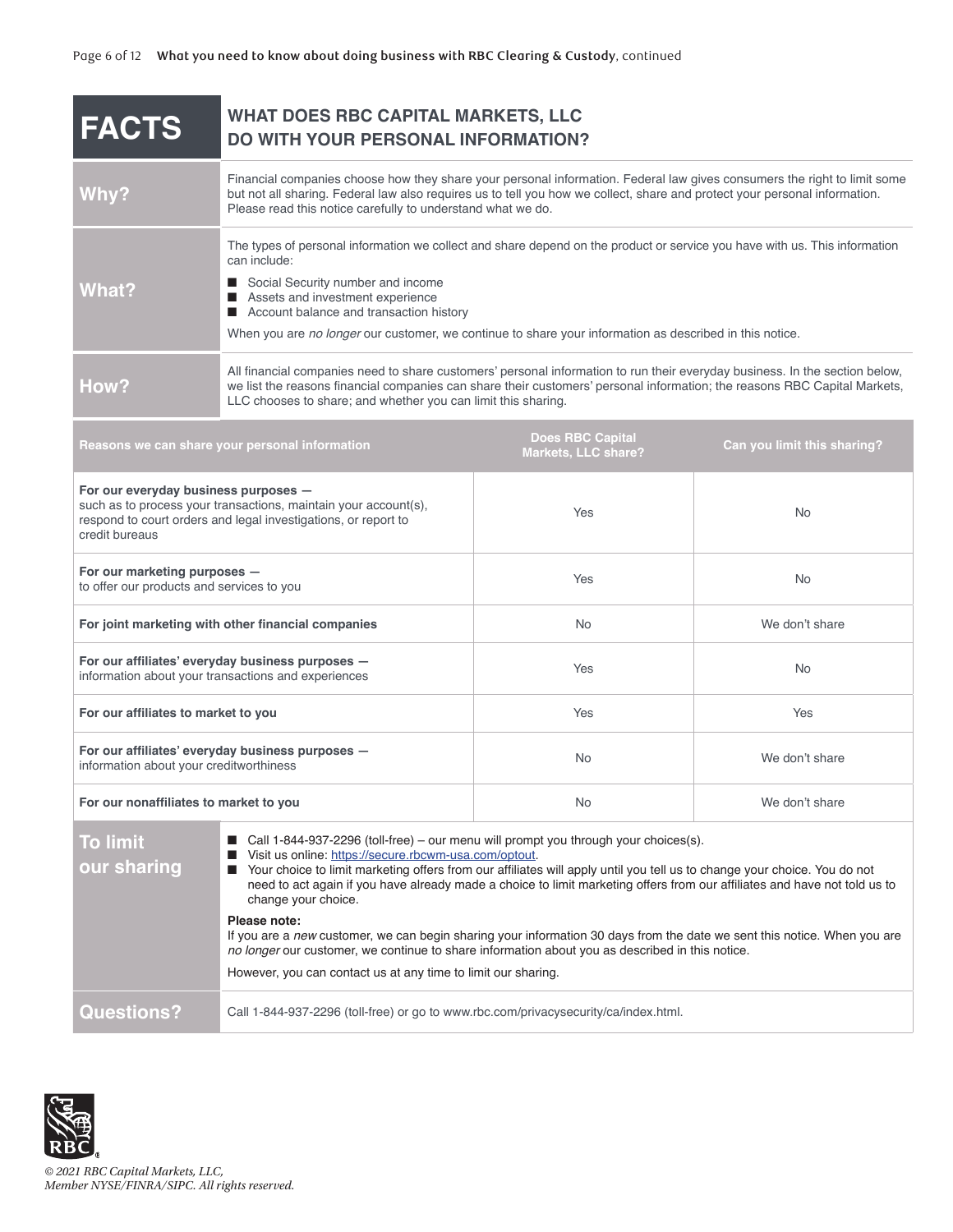| Page 2                                                                                   |                                                                                                                                                                                                                                                                                                                                                                                                                                                                                                                                                                                                                                                      |  |  |  |
|------------------------------------------------------------------------------------------|------------------------------------------------------------------------------------------------------------------------------------------------------------------------------------------------------------------------------------------------------------------------------------------------------------------------------------------------------------------------------------------------------------------------------------------------------------------------------------------------------------------------------------------------------------------------------------------------------------------------------------------------------|--|--|--|
| Who we are                                                                               |                                                                                                                                                                                                                                                                                                                                                                                                                                                                                                                                                                                                                                                      |  |  |  |
| Who is providing this notice?                                                            | RBC Capital Markets, LLC, which includes the divisions of RBC Wealth Management,<br>RBC Clearing & Custody.                                                                                                                                                                                                                                                                                                                                                                                                                                                                                                                                          |  |  |  |
| What we do                                                                               |                                                                                                                                                                                                                                                                                                                                                                                                                                                                                                                                                                                                                                                      |  |  |  |
| <b>How does RBC Capital Markets,</b><br>LLC protect my personal<br>information?          | To protect your personal information from unauthorized access and use, we use security<br>measures that comply with federal law. These measures include computer safeguards and<br>secured files and buildings.                                                                                                                                                                                                                                                                                                                                                                                                                                      |  |  |  |
| <b>How does RBC Capital Markets,</b><br>LLC collect my personal<br>information?          | We collect your personal information, for example, when you<br>open an account or seek advice about your investments<br>buy or sell securities or make deposits/or withdrawals<br>■ enter into an investment advisory contract                                                                                                                                                                                                                                                                                                                                                                                                                       |  |  |  |
| Why can't I limit all sharing?                                                           | Federal law gives you the right to limit only<br>sharing for affiliates' everyday business purposes-information about<br>your creditworthiness<br>affiliates from using your information to market to you<br>sharing for nonaffiliates to market to you<br>State laws and individual companies may give you additional rights to limit sharing.                                                                                                                                                                                                                                                                                                      |  |  |  |
| What happens when I limit<br>sharing for an account I hold<br>jointly with someone else? | We limit sharing by individuals, not accounts. Your choices will apply to you individually<br>and to everyone with whom you hold an account jointly at the time you make your choices.<br>You must tell us at or after the time you open or hold an account jointly with someone else<br>if you wish to apply your choices to them.                                                                                                                                                                                                                                                                                                                  |  |  |  |
| <b>Definitions</b>                                                                       |                                                                                                                                                                                                                                                                                                                                                                                                                                                                                                                                                                                                                                                      |  |  |  |
| <b>Affiliates</b>                                                                        | Companies related by common ownership or control. They can be financial and<br>nonfinancial companies. Our affiliates include:<br>Companies with an RBC name, such as Royal Bank of Canada; RBC Wealth<br>Management; RBC Capital Markets, LLC; and RBC Bank (Georgia), N.A.<br>Companies with a City National name, such as City National Bank; City National<br>Securities, Inc; and City National Rochdale, LLC.<br>Symphonic Financial Advisors, LLC; RIM Securities, LLC; Symphonic Securities, LLC;<br>Datafaction, Inc.; Symphonic Insurance, LLC; LMCG Investments, LLC; Convergent<br>Wealth Advisors, LLC; and Mid-Continent Capital, LLC. |  |  |  |
| <b>Nonaffiliates</b>                                                                     | Companies not related by common ownership or control. They can be financial and<br>nonfinancial companies.<br>■ RBC Capital Markets, LLC does not share with nonaffiliates to market to you.                                                                                                                                                                                                                                                                                                                                                                                                                                                         |  |  |  |
| Joint marketing                                                                          | A formal agreement between nonaffiliated financial companies that together market<br>financial products or services to you.<br>RBC Capital Markets, LLC does not jointly market.                                                                                                                                                                                                                                                                                                                                                                                                                                                                     |  |  |  |

#### **Other important information**

RBC Capital Markets, LLC has entered into a Protocol for Broker Recruiting with certain other brokerage firms under which your RBC Capital Markets, LLC financial professional may take your personal information—specifically, your name, address, telephone number, email address, and account title—in the event your financial professional leaves RBC Capital Markets, LLC and joins one of the other member brokerage firms. If you are an RBC Wealth Management client and choose to limit this sharing, RBC Capital Markets, LLC will notify your financial professional of your decision to keep your personal information confidential and that you do not want your personal information shared by your financial professional with his/her new firm. To limit this sharing, call 1-844-937-2296 (toll-free) Monday – Friday, 8:00am – 4:30pm CT.

While this privacy notice also describes the privacy practices of RBC Clearing & Custody, RBC Capital Markets, LLC carried by those firms to affiliates for their marketing purposes; therefore, holders of those accounts do not need to opt out.

For Vermont Members/Customers: We will not disclose information about your creditworthiness to our affiliates and will not disclose your personal information, financial information, credit report, or health information to nonaffiliated third parties to market to you, other than as permitted by Vermont law, unless you authorize us to make those disclosures.

Additional information concerning our privacy policies can be found at www.rbc.com/privacysecurity/ca/index.html or call 1-844-937-2296 (toll free).

For California Residents: We will not share information we collect about you with nonaffiliated third parties, except as permitted by California law, such as to process your transactions or to maintain your account.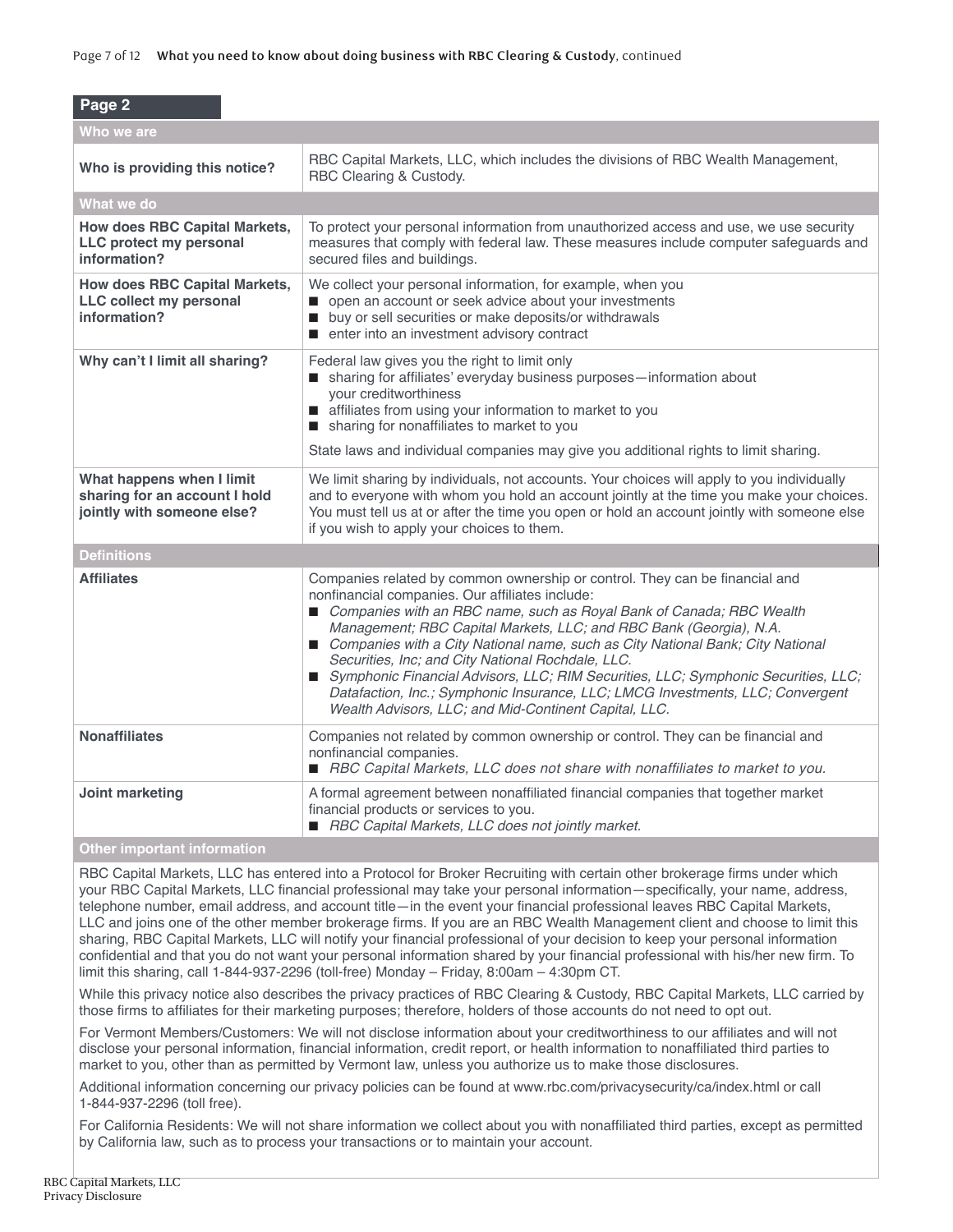# **California Privacy Notice**

This CALIFORNIA PRIVACY NOTICE supplements the information contained in the Privacy Statement of RBC Capital Markets, LLC ("we", "us", "our") and applies solely to the rights of California residents with respect to "Personal Information" as defined in the California Consumer Privacy Act ("CCPA"). Any capitalized terms used in this policy have the same meaning as in the CCPA unless otherwise defined.

#### **Personal Information We Collect**

As used in this California Privacy Notice, "personal information" means any information that identifies, relates to, describes, is capable of being associated with, or could reasonably be linked, directly or indirectly, with a particular consumer or household. Personal information does not include: (i) publicly available information from government records; (ii) de-identified or aggregated consumer information; or (iii) personal information covered by certain sector-specific privacy laws, including the Fair Credit Reporting Act (FRCA) and the Gramm-Leach-Bliley Act (GLBA).

We have collected the following categories of personal information from consumers within the preceding twelve (12) months:

A. Identifiers such as a real name, alias, postal address, unique personal identifier, online identifier, Internet Protocol address, email address, account name, social security number, driver's license number, passport number, or other similar identifiers.

 Source—We collect this data from the consumer, third party verification services, commercially available sources such as mailing list providers; and publicly available sources such as telephone directories, newspapers, social media or internet sites, and from government agencies, registries or public records.

 Business purpose for collection—We collect this data to market to clients and potential clients and service existing clients, including maintaining or servicing accounts, providing customer service, processing or fulfilling orders and transactions, verifying customer information, preventing fraud, processing payments, providing advertising or marketing services, providing analytic services, or providing similar services.

 Parties with whom information was shared—We share this information with service providers so that they can process information on our behalf. We also share this information with affiliates for marketing purposes, and with governmental entities.

B. Personal information categories listed in the California Customer Records statute (Cal. Civ. Code § 1798.80(e)) such as name, signature, social security number, physical characteristics or description, address, telephone number, passport number, driver's license or state identification card number, insurance policy number, education, employment, employment history, bank account number, credit card number, debit card number, or any other financial information, medical information, or health insurance information.

 Source—We collect this data from the consumer, third party verification services, commercially available sources such as mailing list providers; and publicly available sources such as telephone directories, newspapers, social media or internet sites, and from government agencies, registries or public records.

 Business purpose for collection—We collect this data to market to clients and potential clients and service existing clients, including maintaining or servicing accounts, providing customer service, processing or fulfilling orders and transactions, verifying customer information, preventing fraud, processing payments, providing advertising or marketing services, providing analytic services, or providing similar services.

 Parties with whom information was shared—We share this information with service providers so that they can process information on our behalf. We also share this information with affiliates for marketing purposes, and with governmental entities.

C. Protected classification characteristics under California or federal law such as age (40 years or older), race, color, ancestry, national origin, citizenship, religion or creed, marital status, medical condition, physical or mental disability, sex (including gender, gender identity, gender expression, pregnancy or childbirth and related medical conditions), sexual orientation, veteran or military status, genetic information (including familial genetic information).

 Source—We collect this data from the consumer, third party verification services, commercially available sources such as mailing list providers; and publicly available sources such as telephone directories, newspapers, social media or internet sites, and from government agencies, registries or public records.

 Business purpose for collection—We collect this data to market to clients and potential clients and service existing clients, including maintaining or servicing accounts, providing customer service, processing or fulfilling orders and transactions, verifying customer information, preventing fraud, processing payments, providing advertising or marketing services, providing analytic services, or providing similar services.

 Parties with whom information was shared—We share this information with service providers so that they can process information on our behalf. We also share this information with affiliates for marketing purposes, and with governmental entities.

D. Commercial information, including records of personal property, products or services purchased, obtained, or considered, or other purchasing or consuming histories or tendencies.

 Source—We collect this data from the consumer, the consumer's transactions within an account, counterparties to these transactions, and from government agencies, registries or public records.

Business purpose for collection-We collect this data to comply with applicable law, market to clients and service clients, including maintaining or servicing accounts, providing customer service, processing or fulfilling orders and transactions, preventing fraud, processing payments, providing advertising or marketing services, or providing similar services.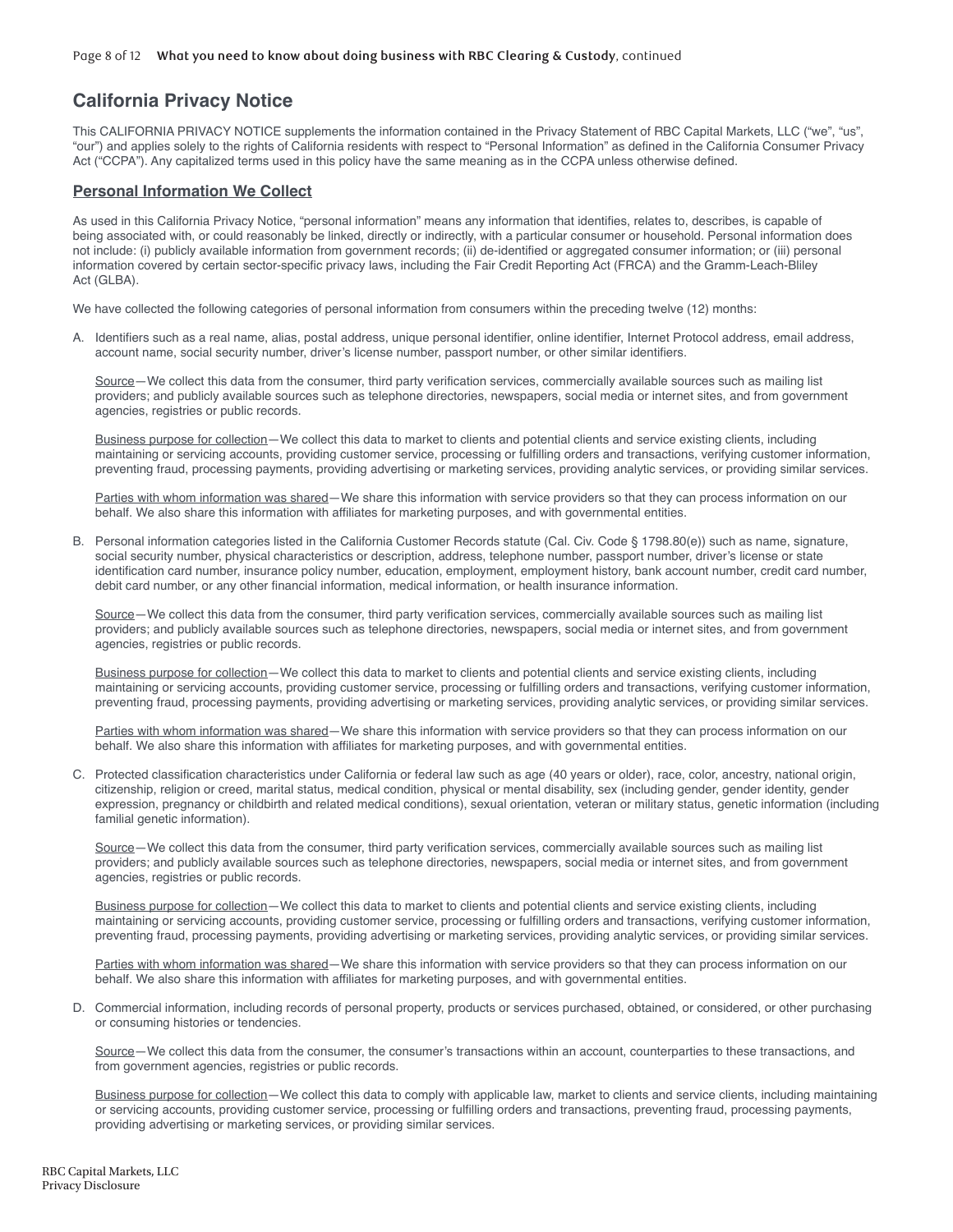#### Page 9 of 12 **What you need to know about doing business with RBC Clearing & Custody**, continued

 Parties with whom information was shared—We share this information with service providers so that they can process information on our behalf. We also share this information with affiliates for marketing purposes, and with governmental entities.

E. Internet or other electronic network activity information, including, but not limited to, browsing history, search history, and information regarding a consumer's interaction with an Internet Web site, application, or advertisement.

Source—We collect this data from reviewing the consumer's electronic browsing history on our website.

 Business purpose for collection—We collect this data to market to clients, provide advertising or marketing services, or similar services, and prevent fraud.

 Parties with whom information was shared—We share this information with service providers so that they can process information on our behalf.

F. Geolocation data.

Source—We collect this data from reviewing the geolocation data revealed when a consumer accesses our website.

 Business purpose for collection—We collect this data to market to clients, provide advertising or marketing services, or similar services, and prevent fraud.

 Parties with whom information was shared—We share this information with service providers so that they can process information on our behalf.

G. Audio, electronic, visual, thermal, olfactory, or similar information.

Source—In compliance with any applicable notice requirements, we may record phone calls.

Business purpose for collection—We collect this data as may be required by law or to verify trade or other instructions given to us.

Parties with whom information was shared—We share this information with service providers so that they can store information on our behalf.

H. Professional or employment-related information.

Source—We collect this data from the consumer.

 Business purpose for collection—We collect this data to service existing clients, including maintaining or servicing accounts, providing advertising or marketing services, providing analytic services, or providing similar services.

Parties with whom information was shared—We share this information with service providers so that they can process information on our behalf.

I. Education information, defined as information that is not publicly available personally identifiable information as defined in the Family Educational Rights and Privacy Act (20 U.S.C. section 1232g, 34 C.F.R. Part 99).

Source—We collect this data from the consumer.

 Business purpose for collection—We collect this data to service existing clients, including maintaining or servicing accounts, providing advertising or marketing services, providing analytic services, or providing similar services.

Parties with whom information was shared—We share this information with service providers so that they can process information on our behalf.

J. Inferences drawn from any of the above information to create a profile about a consumer reflecting the consumer's preferences, characteristics, psychological trends, predispositions, behavior, attitudes, intelligence, abilities, and aptitudes.

 Source—We collect this data from the consumer, third party verification services, commercially available sources such as mailing list providers; and publicly available sources such as telephone directories, newspapers, social media or internet sites, and from government agencies, registries or public records.

 Business purpose for collection—We collect this data to market to clients and potential clients, providing advertising or marketing services, providing analytic services, or providing similar services.

Parties with whom information was shared—We share this information with service providers so that they can process information on our behalf.

#### **Personal Information We Sell**

We do not sell personal information and have not sold consumer's personal information in the preceding twelve (12) months.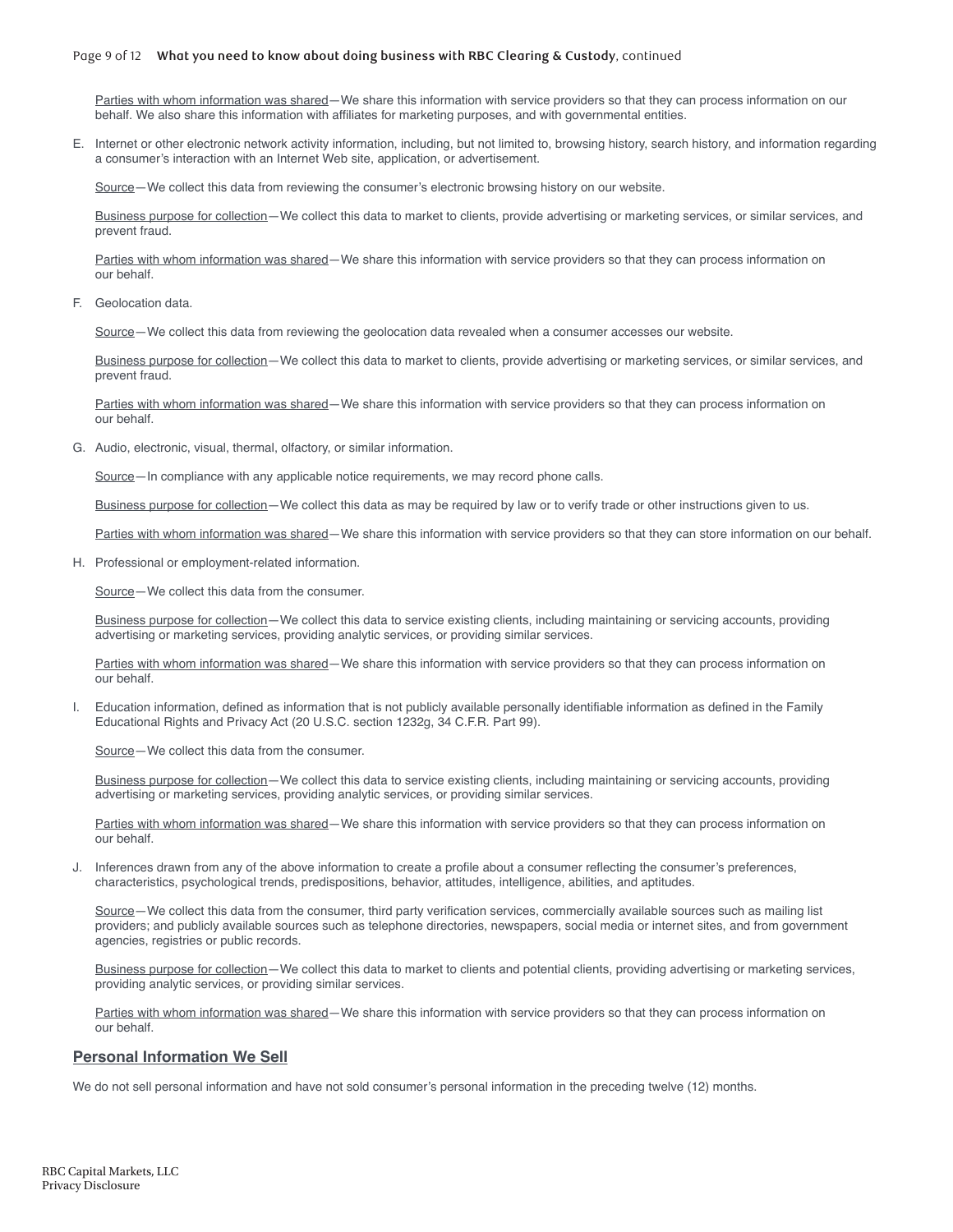#### **Consumer Rights under CCPA**

The CCPA provides Consumers with certain rights regarding their Personal Information. If you are a Consumer (hereafter "you" or "your" refers to a Consumer), this notice describes your CCPA rights and explains how to exercise your rights.

#### **Right to Access**

You have the right to request, up to 2 times every 12 months, that we disclose to you the following:

The categories of personal information we have collected about you.

The categories of sources from which such personal information is collected.

The business or commercial purpose for collecting your personal information.

The categories of personal information about you disclosed for a business purpose during the last 12 months and the categories of third parties to whom such personal information was disclosed.

The specific pieces of personal information we have collected about you.

You have the right to request a portable copy of your Personal Information.

We will disclose the applicable information specified above to you upon receipt of your verifiable consumer request. **See "Submitting a Verifiable Consumer Request" section below.**

#### **Right to Deletion**

You have the right to request that we delete any personal information about you which we have collected from you, subject to certain exceptions allowed under applicable law.

#### **Submitting a Verifiable Consumer Request—How to Exercise Rights of Disclosure or Deletion**

We are required to provide the information specified above to you, or delete information in response to your request, only upon receipt of a verifiable consumer request. Your request must provide information to us that enables us to verify your identity (and, as applicable, of your authorized representative) in order for us to respond to your request. Upon receiving a request pursuant to this Policy, we will confirm receipt within 10 days and provide you with information about how we will verify and process the request. We will take reasonable steps to verify your identity (or the identity and authority of your authorized representative) prior to responding to your requests under CCPA. You agree to respond to reasonable requests by us for additional information to enable us to verify your identity in connection with your requests for information or deletion of information under the CCPA.

#### **You may submit a verifiable consumer request after January 1, 2020 by**

Contacting us by telephone at 1-844-937-2296 (toll free) between 8:00 a.m. and 4:30 p.m. Central Time

Completing a request form online:

RBC Wealth Management – U.S. clients visit https://www.rbcwealthmanagement.com/us/en/legal/privacy-act

RBC Clearing & Custody clients visit https://www.rbcclearingandcustody.com/legal/privacy-act

Once your request is verified, we will promptly take steps to disclose and deliver, free of charge to you, the personal information required by the CCPA. We will deliver the information to you by mail or electronically within 45 days of receipt of your request, or such additional time as may be permitted under the CCPA.

#### **Right to Nondiscrimination**

We will not discriminate against you because you elect to exercise any of your rights under the CCPA including, but not limited to:

Denying goods or services to you.

Charging you different prices or rates for goods or services, including through the use of discounts or other benefits or imposing penalties on you.

Providing a different level or quality of goods or services to you.

Suggesting that you will receive a different price or rate for goods or services or a different level or quality of goods or services.

None of the foregoing, however, prohibits us from charging you a different price or rate, or from providing a different level or quality of goods or services to you, if that difference is reasonably related to the value provided to us by your data.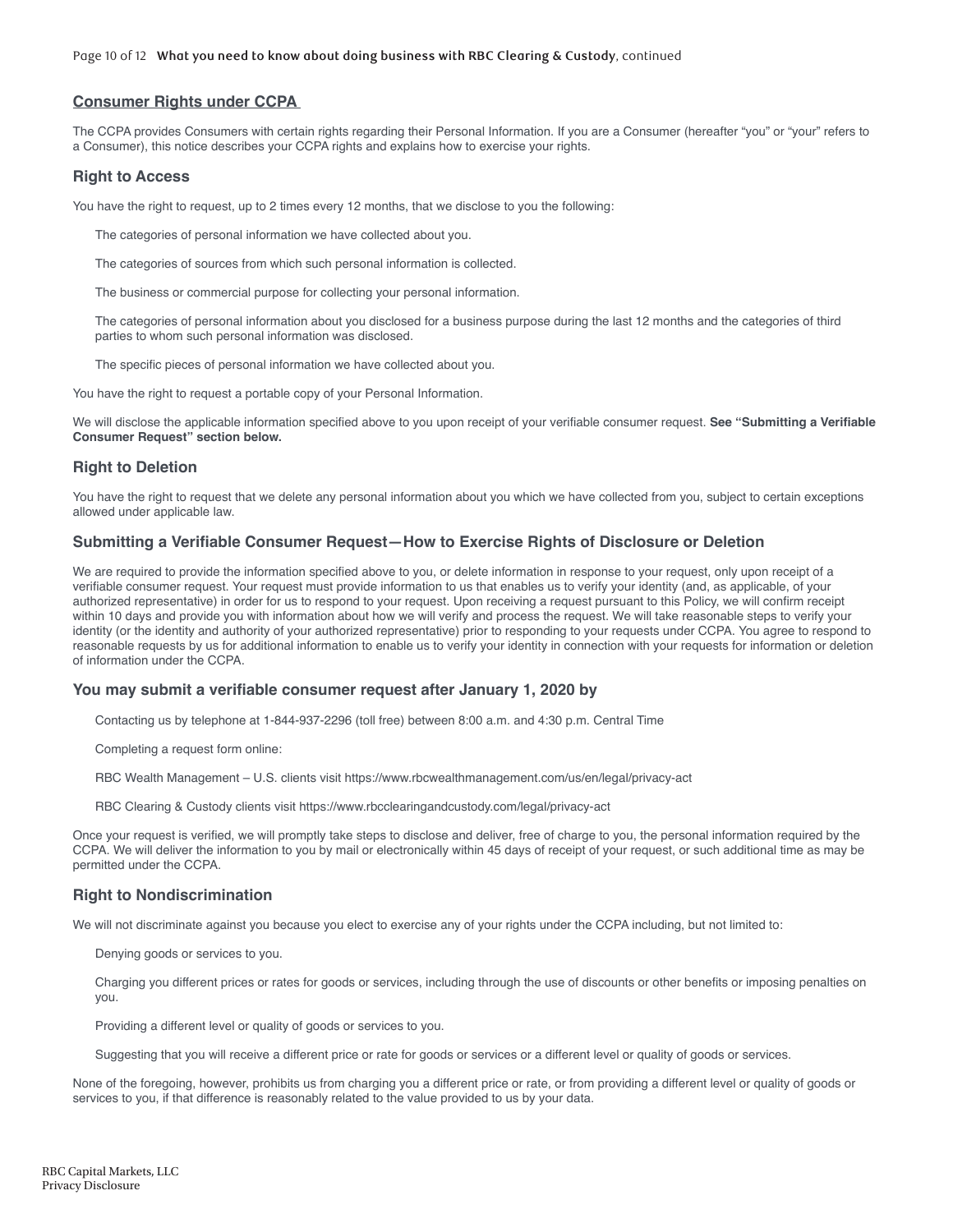#### **Security of Personal Information**

We seek to protect Personal Information by implementing and maintaining reasonable physical, electronic, and procedural security measures and safeguards designed to protect Personal Information within our organization. We provide employee training in the proper handling of Personal Information.

#### **Updates**

This California Privacy Notice was last updated on November 15, 2019. We may modify this California Privacy Notice at any time. For questions concerning our privacy policies and practices, you may contact us by telephone at 1-844-937-2296 (toll free) between 8:00 a.m. and 4:30 p.m. Central Time.